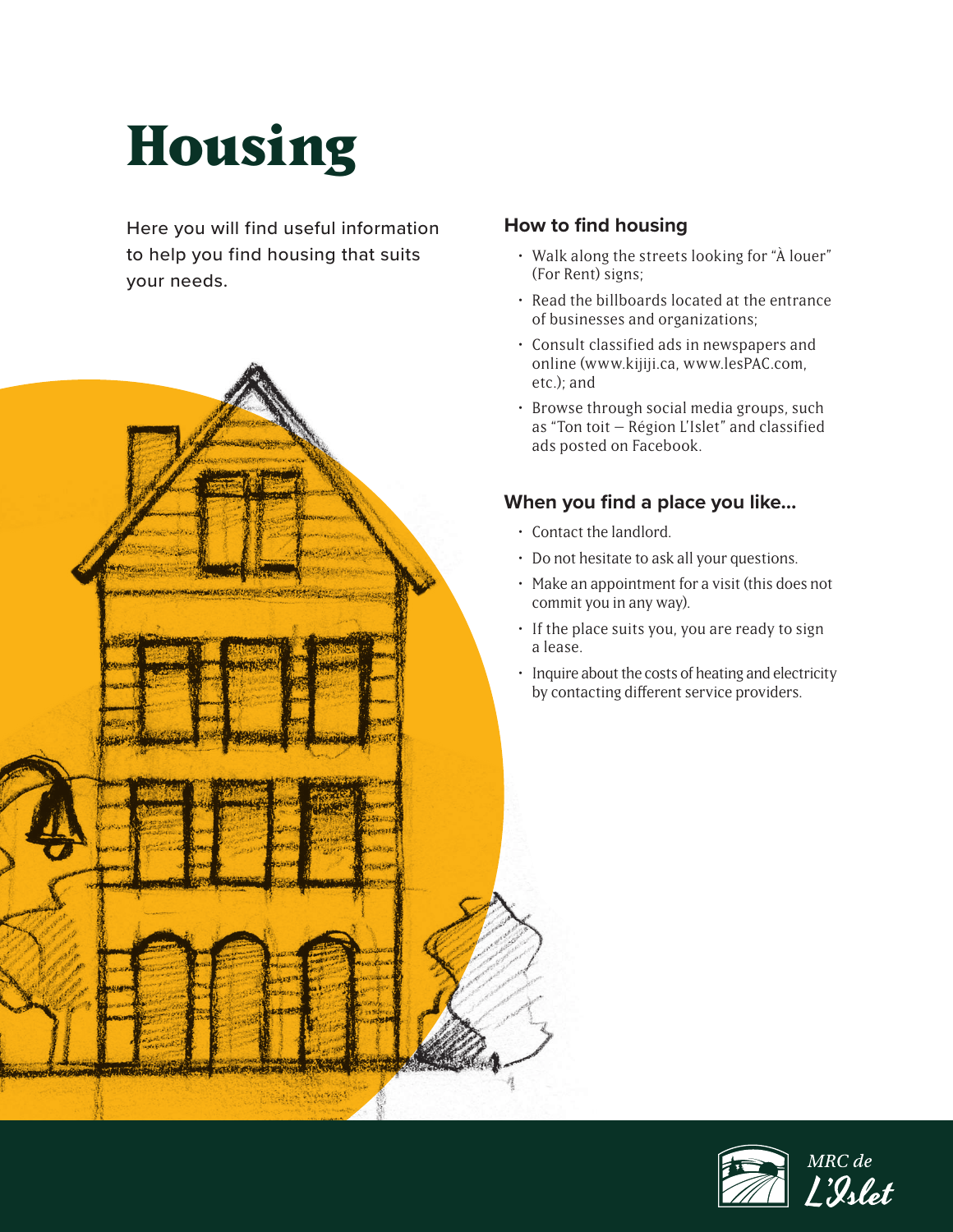# The lease, your rental contract

A lease is a rental contract binding the lessee (you) to the landlord. In exchange of rent, the landlord allows you to occupy the property.

Before signing a lease, make sure that:

- You comprehend all the terms and conditions; and
- Everything you have agreed on is indicated in the contract.

If you wish to leave the apartment at the end of your lease's term, you must send a written notice to the landlord within the required deadline. Failing to do so will result in your lease being automatically renewed.

Your landlord wants to raise your rent? This information must be communicated to you in written form when renewing your lease. However, know that you may accept or deny the raise and still renew the lease. Make sure to inquire about the possible consequences before you respond.

Do not hesitate to consult the Service d'accueil de la MRC de L'Islet, free of charge. Their staff will answer all your questions and, if necessary, help you along your housing process.

For more information: 418 598-3076



# • Your first and last name;

- Your current address; and
- With your consent: personal information (example: your former landlords' contact) to inquire about your payment history.

#### **The landlord may not ask**

- Your Social Insurance Number (SIN);
- Your driver's licence number;
- Your health insurance number;
- A deposit; or
- To pay several months in advance.



#### **The right to access housing without discrimination**

"You have the right to inhabit a dwelling regardless of your ethnic or national origin, skin colour, gender, pregnancy, sexual orientation, civil status, age, religion, political convictions, language, social conditions, disability or the use of any means to compensate for a disability."

Source: Régie du logement du Québec

# **Information:**

www.rdl.gouv.qc.ca 1 800 683-2245

#### **The Office municipal d'habitation (OMH)** is a public

organization providing social housing to low-income households. Tenants pay a base rent equivalent to 25% of their income.

To access these services, one must meet the following criteria:

- Hold permanent residency or the Canadian citizenship;
- Have a household income below the admissible threshold; and
- Have lived in the same municipality for at least 12 months.

Please note that there is a waiting list. Approximately 500 apartments are attributed each year.

**For more information, contact your municipal office.**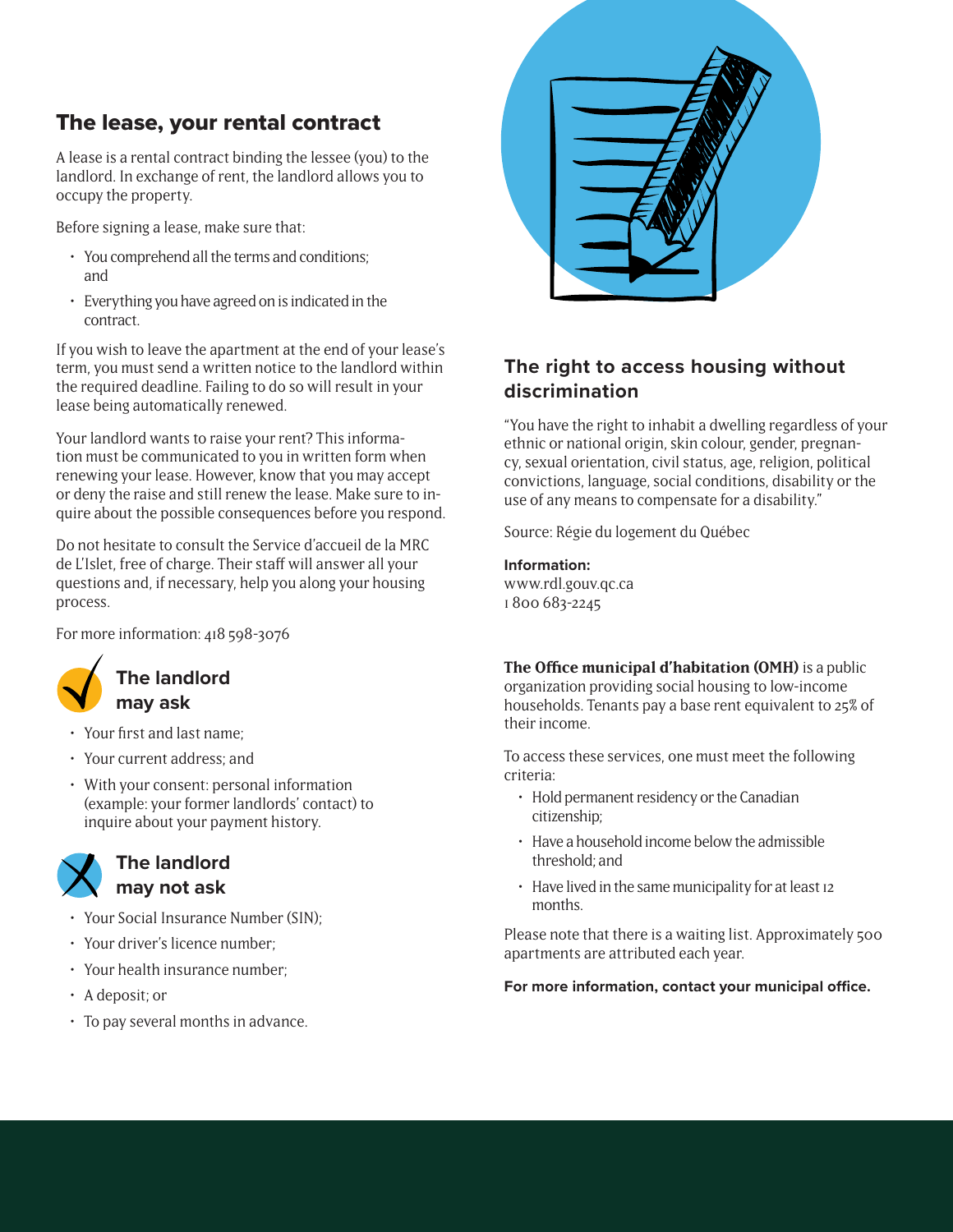# What determines the price of rent?

- Number of rooms;
- Location;
- Proximity to services (transportation, schools, etc.);
- Furnished, semi-furnished or unfurnished apartment;
- Heating and electricity included or not.

# 4  $\frac{1}{2}$  - 4 rooms:

- Living room (1) • Two bedrooms (2)
- Kitchen (1)
- One bathroom  $(1/2)$

# Furnished

All furniture is provided and included in the price.

# Semi-furnished

Stove and fridge are provided and included in the price (washer and dryer are sometimes also included).

# Unfurnished

No furniture is included.

# Average Housing Cost

- MRC de L'Islet :  $475$ \$
- Chaudière-Appalaches : 621 \$
- Province of Québec : 720 \$

Source: Statistics Canada, 2016 Census

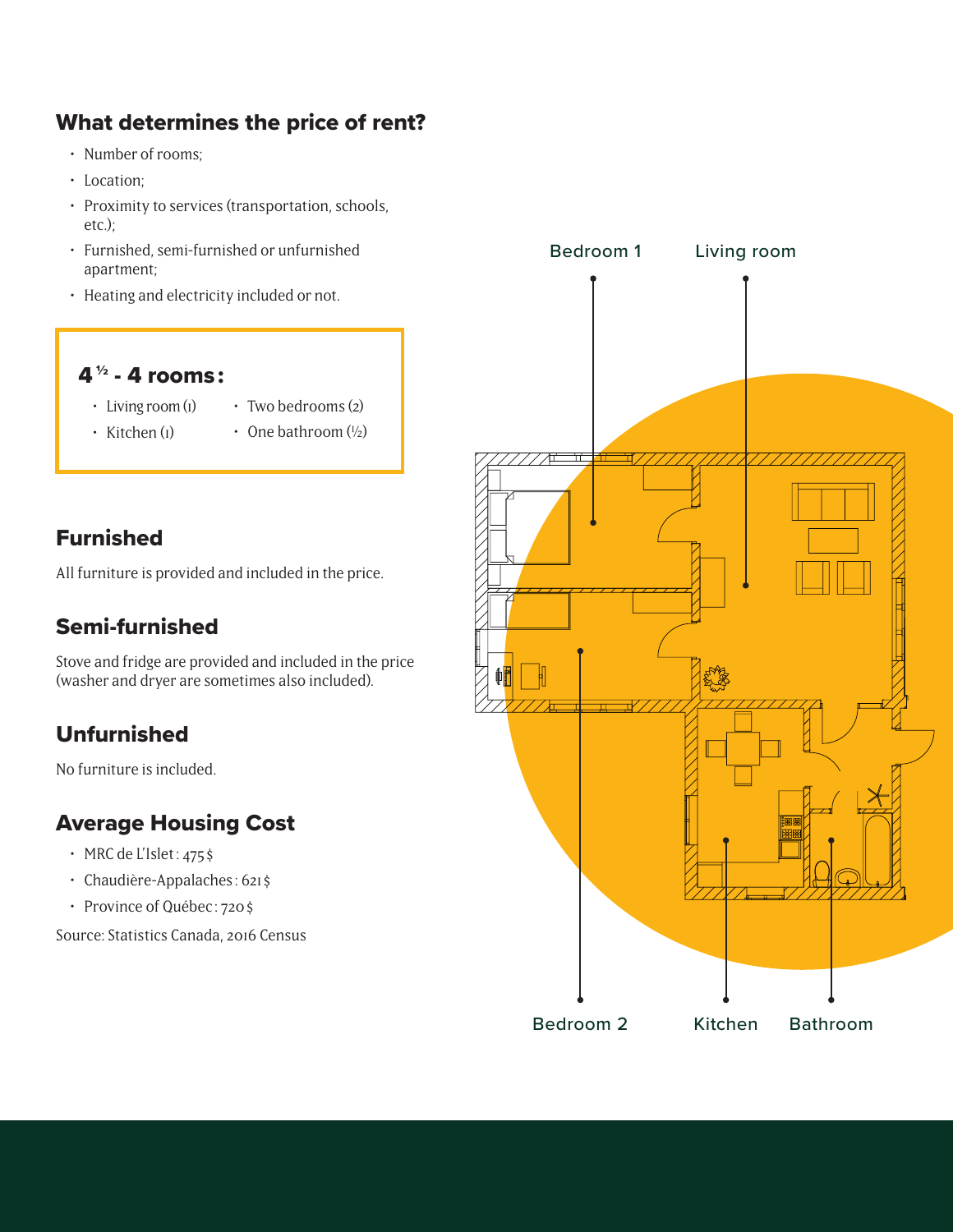# Useful vocabulary related to renting

**A/C**

Air conditioning.

#### **C.C. OU CH.**

Bedroom.

### **CHAUFFÉ-ÉCLAIRÉ, C.É.**

Heating and electricity costs included in the rent.

#### **ENTRÉE LAVEUSE-SÉCHEUSE**

The apartment has the required space and electrical connections for you to install your appliances (washer and dryer).

#### **NF OU NON-FUMEUR**

Smoking is prohibited inside by the landlord.

#### **N.C.N.É. OU NON CHAUFFÉ NON ÉCLAIRÉ**

Heating and electricity costs are not included in the rent; these expenses are additional.

#### **P.C.**

Square footage ( $\text{I}$  m = 3.3 ft.).

#### **STAT.**

Parking space is included.



# Home Insurance

Get a home insurance policy. Offered at a reasonable price, home insurance is meant to compensate for lost belongings and pay for your expenses should you need to be relocated. Without this policy, you could lose everything in the case of a major disaster.

Home insurance automatically includes liability insurance covering the cost of damage for which you, or your child, are responsible (for example: washing machine overflow causing damage to the unit below yours).

There is no advantage in getting an insurance higher than the value of your belongings, as you will be compensated any for losses you can prove. Beware: filing a false claim to an insurance provider may be grounds for refusing your coverage.

#### **Information:**

www.infoassurance.ca

# Useful Resource:

The Association coopérative d'économie familiale (ACEF) can give you information regarding consumer legislation (guarantees, recourse, etc.) and help you avoid mistakes. This association can also help you negotiate payment terms, among other things.

 Do not hesitate to use its services and visit its website. https://www.acefrsq.com/

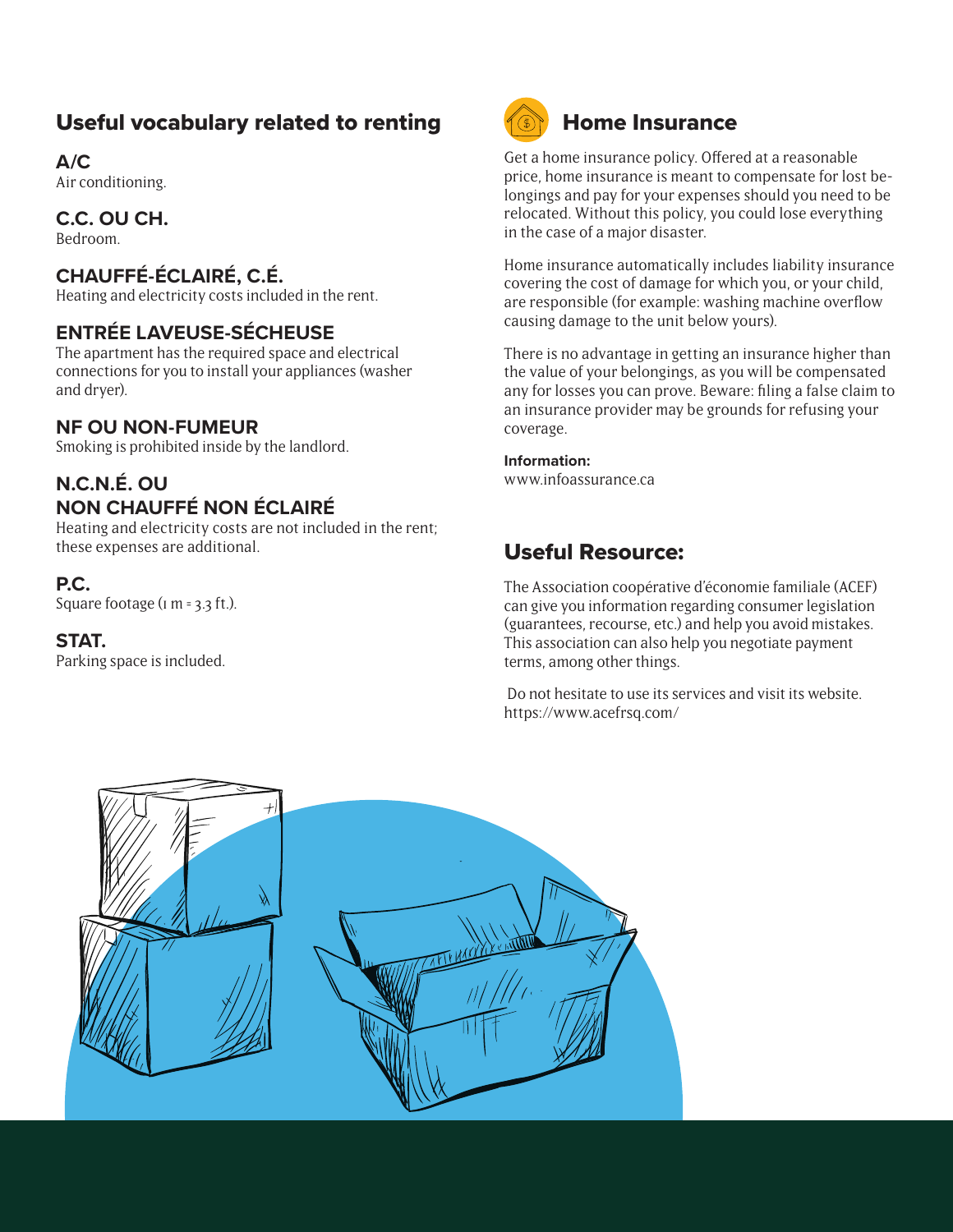# Good Neighbourliness

In residential areas, and especially in apartment buildings, people live close to each other. To nurture friendly relations with your neighbours, it is crucial to respect their tranquility.

For instance:

- Refrain from making disturbing noises, shouting, playing loud music, hitting the walls, creating noise with tools, thumping the floor, holding large gatherings, etc.
- Do not let your children run or play in the building's corridors.
- Limit cooking smells by turning the kitchen's range hood on.
- Clear your belongings from common areas.
- Take out your garbage, compost and recycling bins and bags at the appropriate moment.
- When entering your apartment, remove your shoes (especially high heels) to avoid your footsteps from resonating into walls and ceilings.
- Follow the rules of your building, if any.

#### **The behaviour of one of your neighbours bothers you?**

Act before the situation degenerates. Start by raising the issue with your neighbour in a calm and polite manner. You will probably find a compromise.

#### **You plan on doing something noisy?**

Inform your neighbours in advance.

#### **Something unexpected came up, and you know your neighbours may have been inconvenienced?**

Do not hesitate to drop by later to apologize, or to at least explain what was the matter.

#### **Direct communication with your neighbours has not resolved the issue?**

Contact the owner of your apartment. If you can't resolve the situation together, contact the Police Service at 310-4141 or dial \*4141 on your cell phone to reach the call center, which operates 24 hours a day.